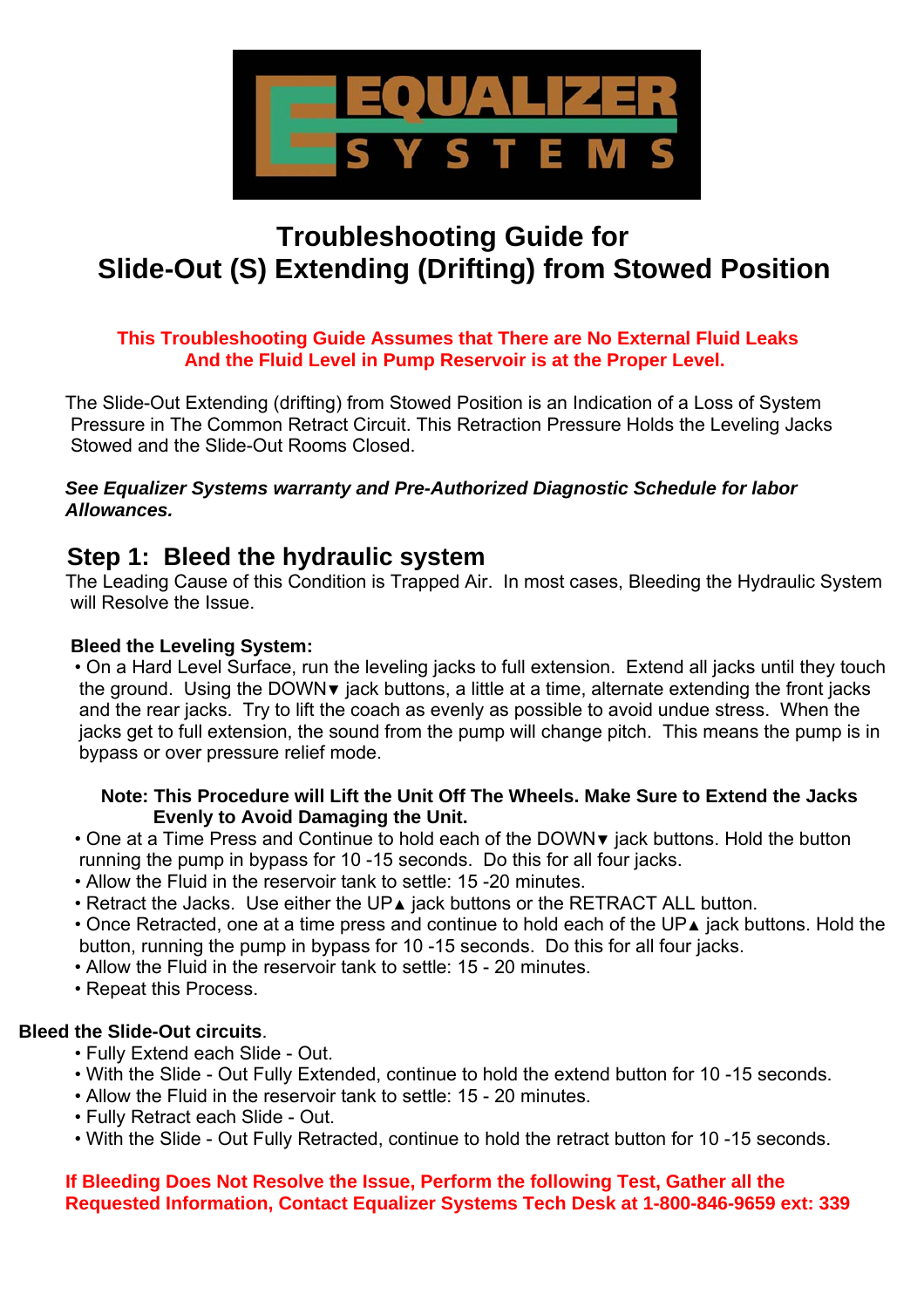## **Step 2: Perform Hose Routing Test**

 This section outlines the test procedure for assuring proper hydraulic hose connections. Proper hose connections are critical to system operation to ensure full retract path pressure. Identify the type of pump assembly either Unidirectional or Bi-rotational, and perform the appropriate test.

## **Unidirectional**

#### **Note: This guide only applies to coaches equipped with a unidirectional pump assembly.**

**1)** Run all slide-outs to a one-half extended position.

**2)** Manually open valve labeled as DV1 on the power unit manifold. This valve will be equipped with red manual override knob. To shift the valve: pull out on the knurled knob and then rotate the knob ¼ turn to hold in the open position. This operation must be done by hand: No Tools! **3)** Individually operate each slide-out via its wall switch. If the valve has been properly shifted, each slide-out will only run in one direction. It will not matter what direction the wall switch is pressed. Take note of the only direction each slide-out will move: either **Extend** or **Retract**. **4)** After testing, return DV1 to the normal operational position. Rotate the red knurled knob on DV1 until it "snaps" back into the "IN" position.

**5)** Record Your Results and Report to the Equalizer Systems Tech Desk.

 Note: Depending on the Model of Unit being Tested, Slide - Outs, even Properly Plumbed, may Operate in Different Directions. This makes it very important to Consult with the Equalizer Systems Tech Desk before making any Plumbing Changes.

#### **DV1**

Identified By:

- "DV1" stamped into manifold
- Coil wires: (1) Green, (1) Black

• Red Knurled Knob

One (1) Motor Solenoid

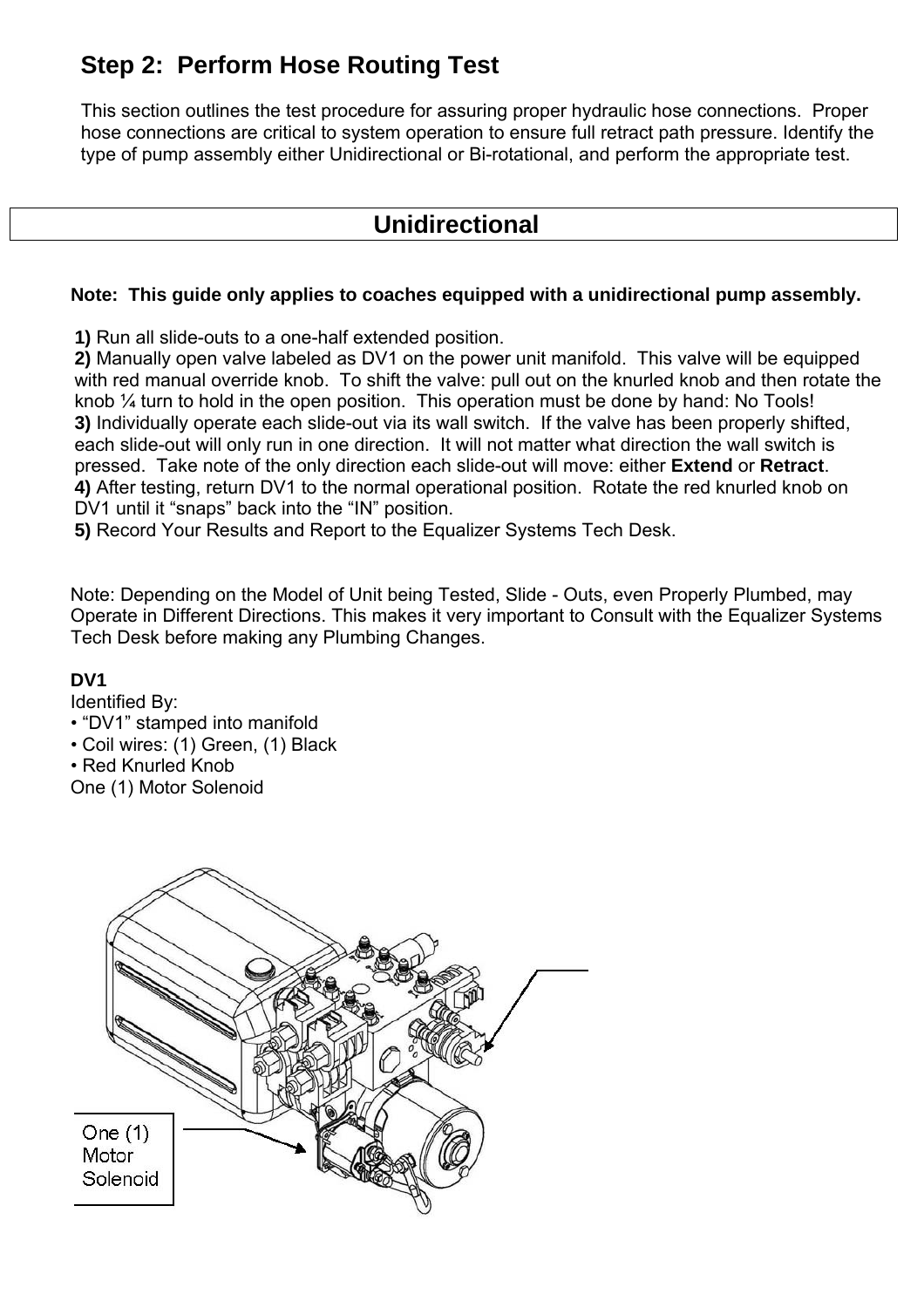**Bi-Rotational Pumps are Identified by Two (2) Motor Solenoids Attached to the Pump Motor. Three (3) Vertical Buttons on the Left Side of the Control Panel Identify "Old" Platform Controllers. This Style Integrates Controller and Keypad into One Unit.** 

## **Bi-rotational**

#### **Note: This Guide Only Applies to Coaches Equipped with Bi-Rotational Pump Assembly.**

**1)** With all leveling jacks retracted, run all hydraulically operated slide-outs to the one-half extended position.

**2)** Manually open cartridge valves for slide rooms on the pump manifold. These will be the valves located in the V-5, V-6, V-7, V-8, etc. positions (V-1 through V-4 are for the leveling jacks). The valves are opened by turning the Stem Screw ( Flat Blade Screwdriver or Allen Screw) all the way Clockwise until Lightly Seated (approximately 2 - 3 turns).

**3)** Press the **UP** arrow key on the leveling system keypad corresponding with the Left Front Leveling Jack to Manually Retract the Left Front Jack (even though it is already retracted).

#### **Do Not Press the ALL RETRACT Button.**

**4)** Note which Direction each Individual Slide Operates (**EXTEND** or **RETRACT**).

 Smaller / Lighter Slides May Operate before the Heavier Ones. Once the Lighter Slide(s) reach the Limit of their travel, the Larger Slides will Begin to Move.

**5)** Record Your Results and Report to the Equalizer Systems Help Desk.

**6)** When Finished Testing, Make Sure to Return Valves to Operating Position.

 Note: Depending on the Model of Unit, Slide - Outs, Even Properly Plumbed, May Operate in Different Directions When Tested. This Makes it Very Important to Consult with the Equalizer Systems Tech Desk Before Making Any Plumbing Changes.

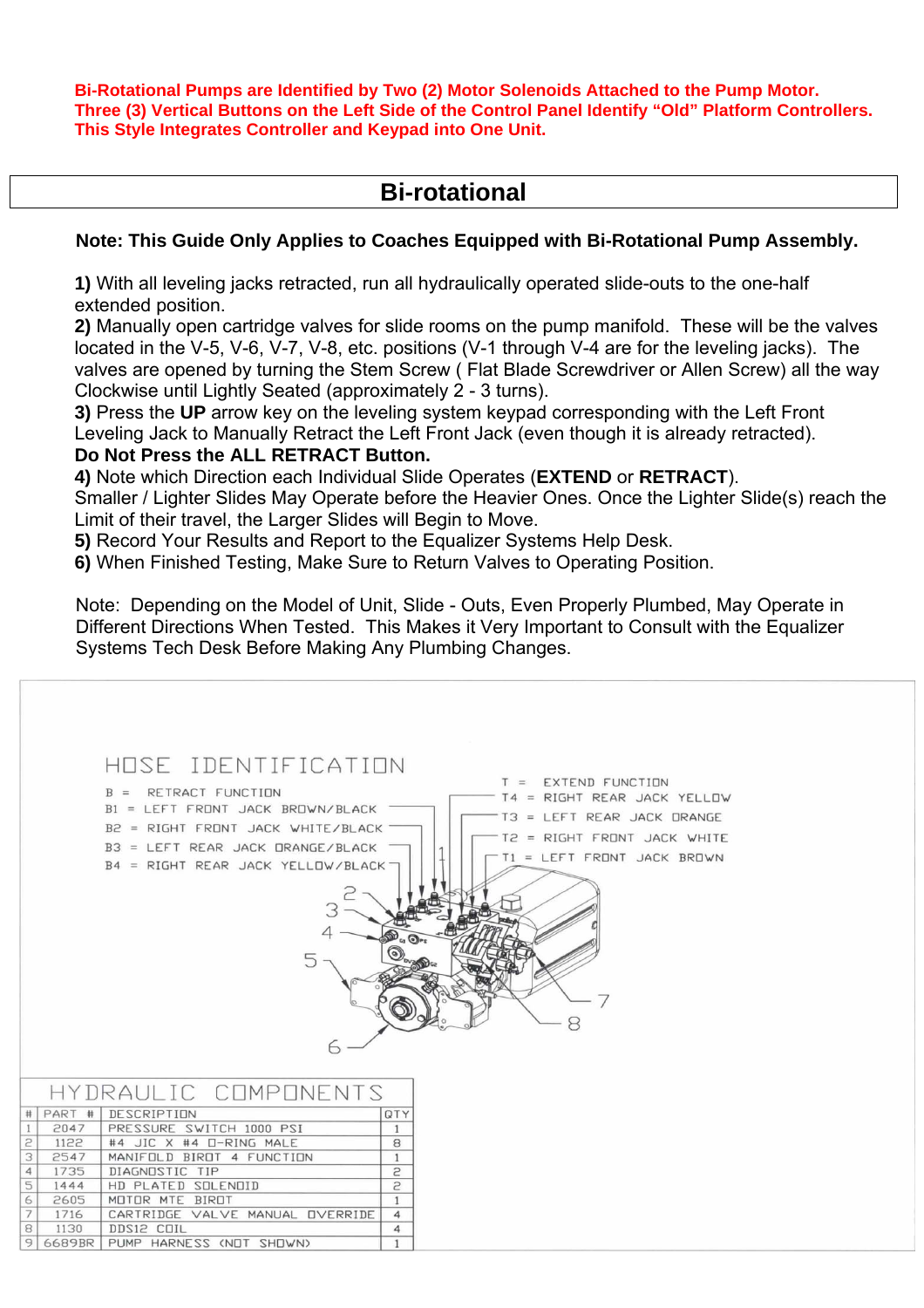## **Step 3: Check for Paint on Hydraulic Cylinder Rods**

 Paint Overspray / Undercoating on the Chrome Cylinder Rod can flake off inside the cylinder and Cause damage to the internal seals. This seal damage could lead to an internal bypass.

 Check for Body Paint / Undercoating or Overspray on Room Slide Cylinder Rod and the Slide Out Inner Track. Check the Entire Length of the Extended Rod. Paint may cause the Chrome Surface Finish to Feel Rough / Look Pitted. The Cylinder may Show signs of Overspray Residue collecting On the Outer Tube at the Rod Gland. Black Paint / Undercoating near or on the Threaded Portion At the End of the Cylinder Rod is Normal. This Black Paint is Applied to the Cylinder during It's Manufacturing Process.





 **Paint On: Slide - Out Track Paint On: Cylinder (Ram) Shaft** 







**Paint Residue** Collected at gland seal.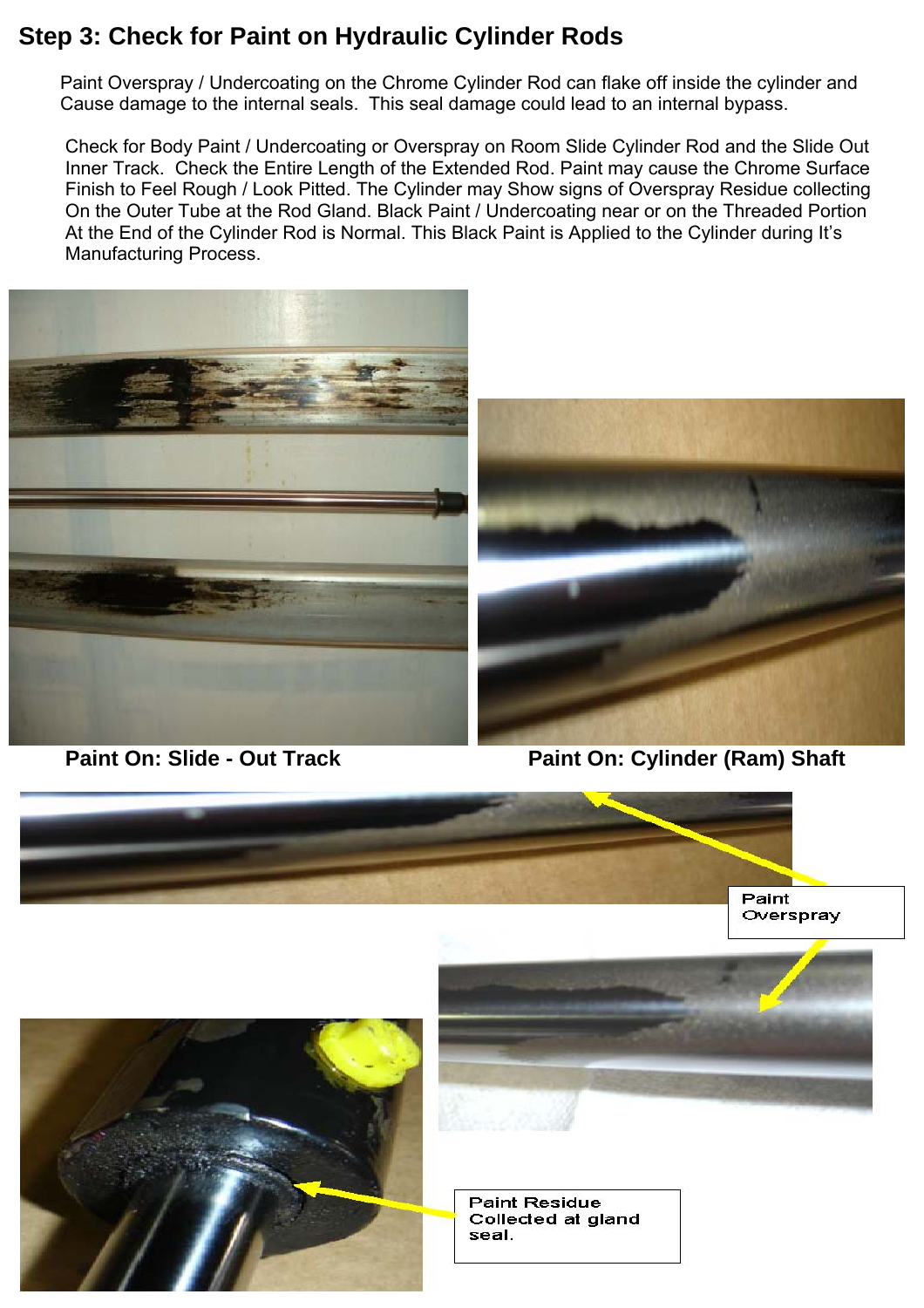## **Step 3: Gather System Information**

 **Please Gather the Following Information and Call Equalizer Systems.** 

 **Coach Info:** 

- **Year :**
- **Model :**
- **Floor Plan :**
- **Unit Serial Number- Note: this is usually not the VIN #:**

#### **Leveling System:**

- Pump Assembly Model #: Starts with a S10?T\*????…..
- Leveling Controller part # and version #, example ( 2730 V1.16 )
- Pressure Switch Type: Old or New ?

#### **Pressure Switch Identification**



#### **Old Platform Style New Platform Style**



**New Style Pressure Switch**, Equalizer Systems Part # 2047

- Approx. 1.75 inches in diameter, Black plastic outer case construction
- Two Threaded Studs for wire attachment.
- Backwards compatible with old switch.

## **Old Style Pressure Switch**, **Obsolete**

- Approx. 1.25 inches in diameter
- Half gold metal, half black plastic outer case construction
- Two Spade Connectors for wire attachment.